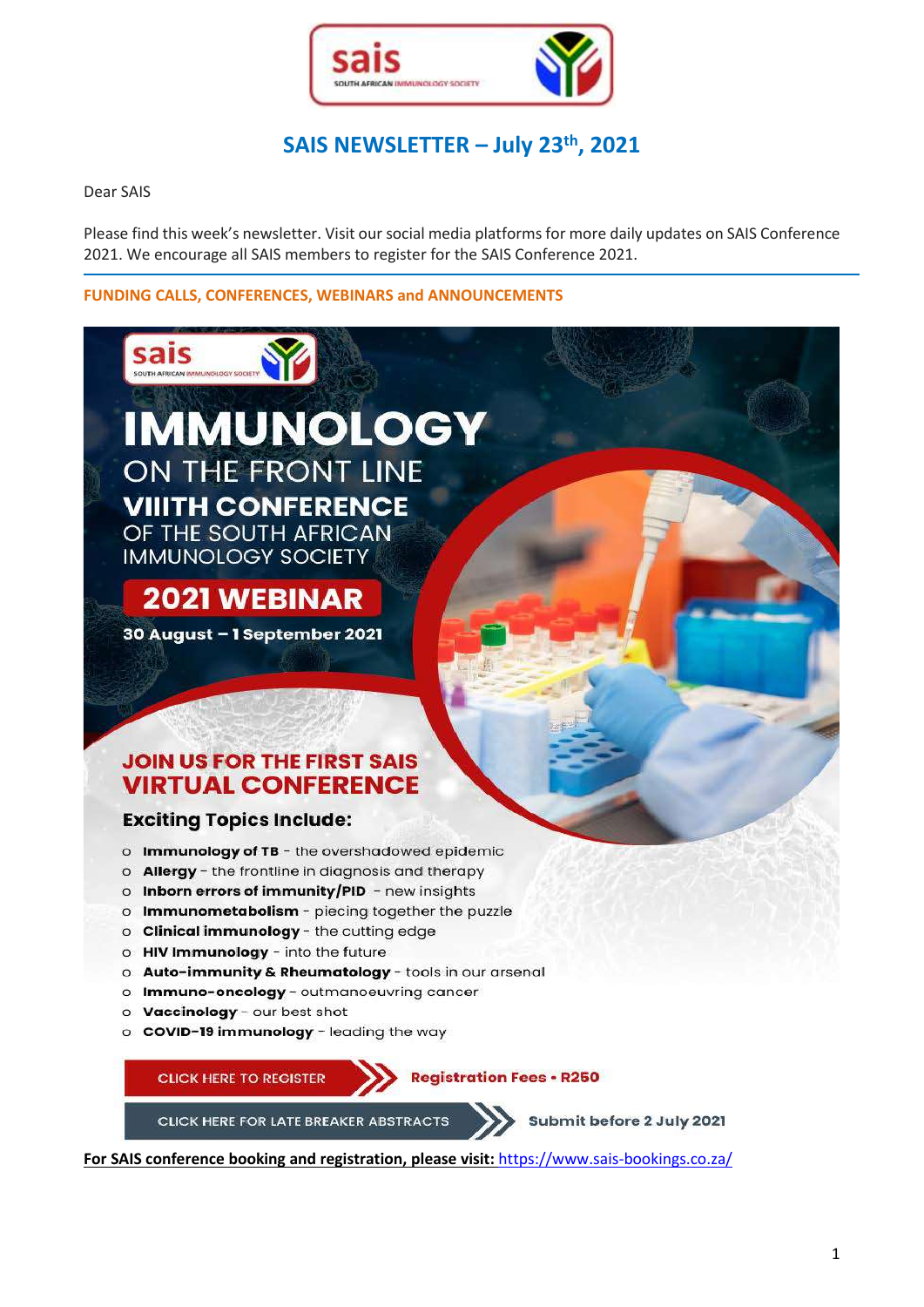

## **FAIS conference 2021 Virtual Meeting will be held on August 1-5, 2021**

If you have not already submitted, please be sure to turn in your **[Abstract submissions](https://sicb.us6.list-manage.com/track/click?u=4ccb66c6fa9f1d1729053966a&id=c108960cf4&e=14aaf59465) by Thursday, June 24, 2021**. [Register here](https://sicb.us6.list-manage.com/track/click?u=4ccb66c6fa9f1d1729053966a&id=e9295f7676&e=61c9bbddfc) to enjoy the content from other Immunologists. If you believe you qualify for a registration waiver, please click [here.](https://sicb.us6.list-manage.com/track/click?u=4ccb66c6fa9f1d1729053966a&id=75fb894fe0&e=61c9bbddfc)

## **ASID Congress – 2021 - Registration is free**



For registration and abstract submission, please visit **<https://www.asid-africa.org/congress/>**



# 10th IDA Symposium

Date: 11-14 October 2021 Virtual

HIV, Malaria and TB Vaccine Research in the time of the COVID-19 pandemic

> Application deadline: 1 August 2021 https://www.immunopaedia.org.za/courseregistrations/10th-ida-symposium/

10th Symposium: **INFECTIOUS DISEASES IN AFRICA (IDA)** HIV, Malaria and TB Vaccine Research

2021

in the time of the COVID-19 pandemic

For more information, please visit [https://www.immunopaedia.org.za/course-registrations/10th-ida](https://www.immunopaedia.org.za/course-registrations/10th-ida-symposium/)[symposium/](https://www.immunopaedia.org.za/course-registrations/10th-ida-symposium/)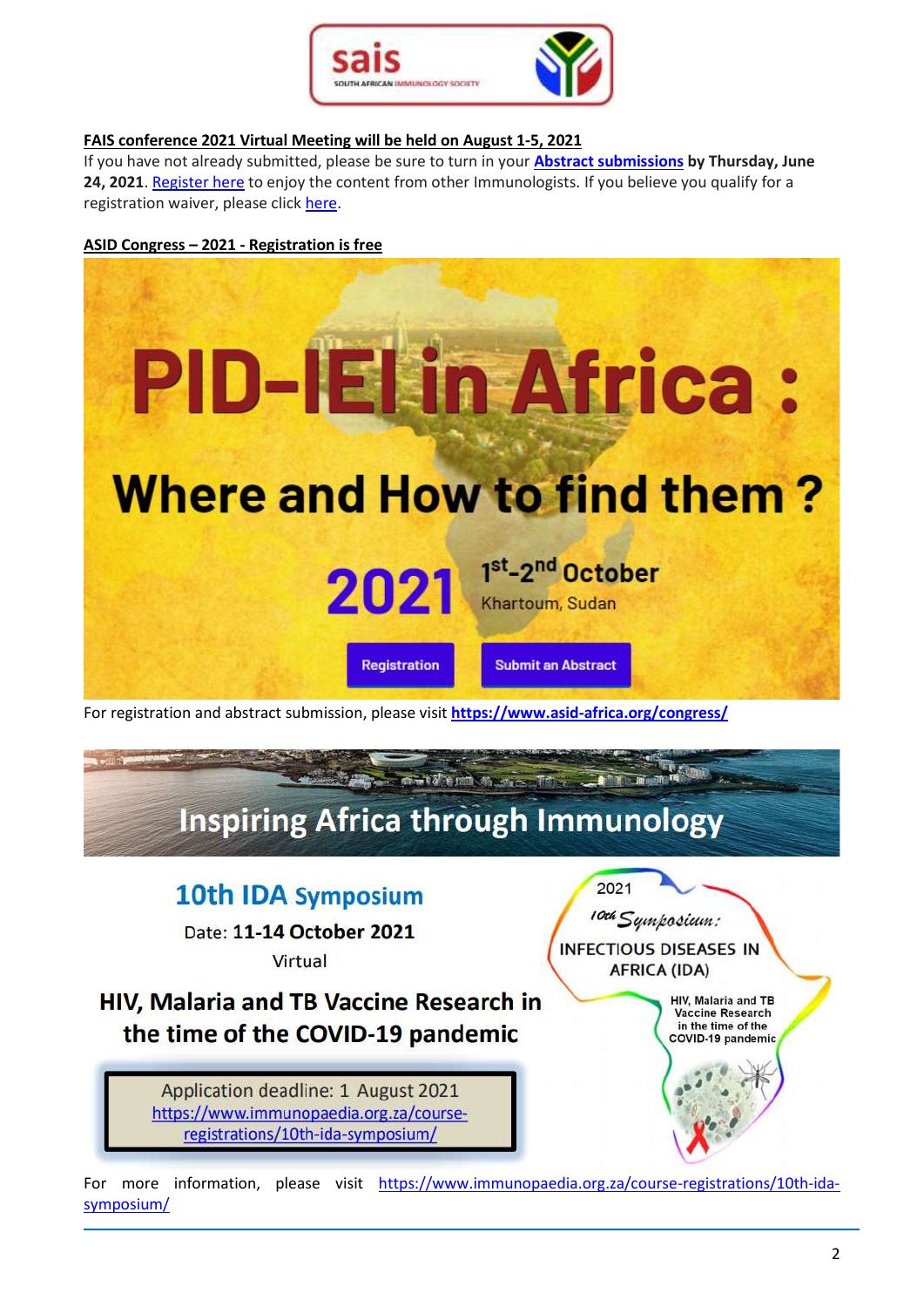

#### **PUBLICATIONS and INTERESTING READS**

#### **[How Delta achieves its ultrafast spread](https://nature.us17.list-manage.com/track/click?u=2c6057c528fdc6f73fa196d9d&id=02868b19d9&e=4cb75bd1cb)**

[https://www.nature.com/articles/d41586-021-01986](https://www.nature.com/articles/d41586-021-01986-w?utm_source=Nature+Briefing&utm_campaign=dadc67922b-briefing-dy-20210722&utm_medium=email&utm_term=0_c9dfd39373-dadc67922b-46191682) [w?utm\\_source=Nature+Briefing&utm\\_campaign=dadc67922b-briefing-dy-](https://www.nature.com/articles/d41586-021-01986-w?utm_source=Nature+Briefing&utm_campaign=dadc67922b-briefing-dy-20210722&utm_medium=email&utm_term=0_c9dfd39373-dadc67922b-46191682)[20210722&utm\\_medium=email&utm\\_term=0\\_c9dfd39373-dadc67922b-46191682](https://www.nature.com/articles/d41586-021-01986-w?utm_source=Nature+Briefing&utm_campaign=dadc67922b-briefing-dy-20210722&utm_medium=email&utm_term=0_c9dfd39373-dadc67922b-46191682)

#### **Had COVID? You'll probably make antibodies for a lifetime**

<https://www.nature.com/articles/d41586-021-01442-9>

#### **Role of microRNAs in inflammatory upper airway diseases**

<https://onlinelibrary.wiley.com/doi/10.1111/all.14706>

# **[Multimodal Molecular Imaging Detects Early Responses to Immune Checkpoint Blockade](https://cancerres.aacrjournals.org/content/81/13/3693)**

<https://cancerres.aacrjournals.org/content/81/13/3693>

#### **Early peanut introduction alters antibody response in high-risk infants**

[https://www.aaaai.org/Tools-for-the-Public/Latest-Research-Summaries/The-Journal-of-Allergy-and-Clinical-](https://www.aaaai.org/Tools-for-the-Public/Latest-Research-Summaries/The-Journal-of-Allergy-and-Clinical-Immunology/2021/peanut-intro)[Immunology/2021/peanut-intro](https://www.aaaai.org/Tools-for-the-Public/Latest-Research-Summaries/The-Journal-of-Allergy-and-Clinical-Immunology/2021/peanut-intro)

#### **Should we vaccinate children against SARS-COV-2?**

**[https://www.thelancet.com/journals/laninf/article/PIIS1473-3099\(21\)00339-X/fulltext](https://www.thelancet.com/journals/laninf/article/PIIS1473-3099(21)00339-X/fulltext)**

#### **[New insights into TB bacteria mechanism that helps it evade immune system](https://www.tbonline.info/posts/2021/7/22/new-insights-tb-bacteria-mechanism-helps-it-evade-/)**

[https://www.tbonline.info/posts/2021/7/22/new-insights-tb-bacteria-mechanism-helps-it-evade-/#](https://www.tbonline.info/posts/2021/7/22/new-insights-tb-bacteria-mechanism-helps-it-evade-/)

#### **[TB-diagnosing sticker patch?](https://www.tbonline.info/posts/2021/6/24/scientists-develop-tb-diagnosing-sticker-patch/)**

<https://www.tbonline.info/posts/2021/6/24/scientists-develop-tb-diagnosing-sticker-patch/>

#### **WHO releases new global lists of high-burden countries for TB, HIV-associated TB and drug-resistant TB**

[https://www.who.int/news/item/17-06-2021-who-releases-new-global-lists-of-high-burden-countries-for](https://www.who.int/news/item/17-06-2021-who-releases-new-global-lists-of-high-burden-countries-for-tb-hiv-associated-tb-and-drug-resistant-tb)[tb-hiv-associated-tb-and-drug-resistant-tb](https://www.who.int/news/item/17-06-2021-who-releases-new-global-lists-of-high-burden-countries-for-tb-hiv-associated-tb-and-drug-resistant-tb)

#### **BCG: new life for a centenarian vaccine**

[https://www.thelancet.com/journals/laninf/article/PIIS1473-3099\(20\)30714-3/fulltext](https://www.thelancet.com/journals/laninf/article/PIIS1473-3099(20)30714-3/fulltext)

#### **JOBS and POSITIONS**

# **Lecturer in Genetics / Applied Bioinformatics / Immunology, School of Molecular & Cell Biology, University of The Witwatersrand**

To apply, submit a cover letter accompanied by a detailed curriculum vitae (CV), indicating research and teaching experience, NRF rating (if available), a brief statement of proposed research to be undertaken, a teaching portfolio, certified copies of all educational qualifications and identity document, and the names and email addresses of 3 referees. **Applications closing date: 3 September 2021**. Please visit: <https://lnkd.in/dRi2r4W>